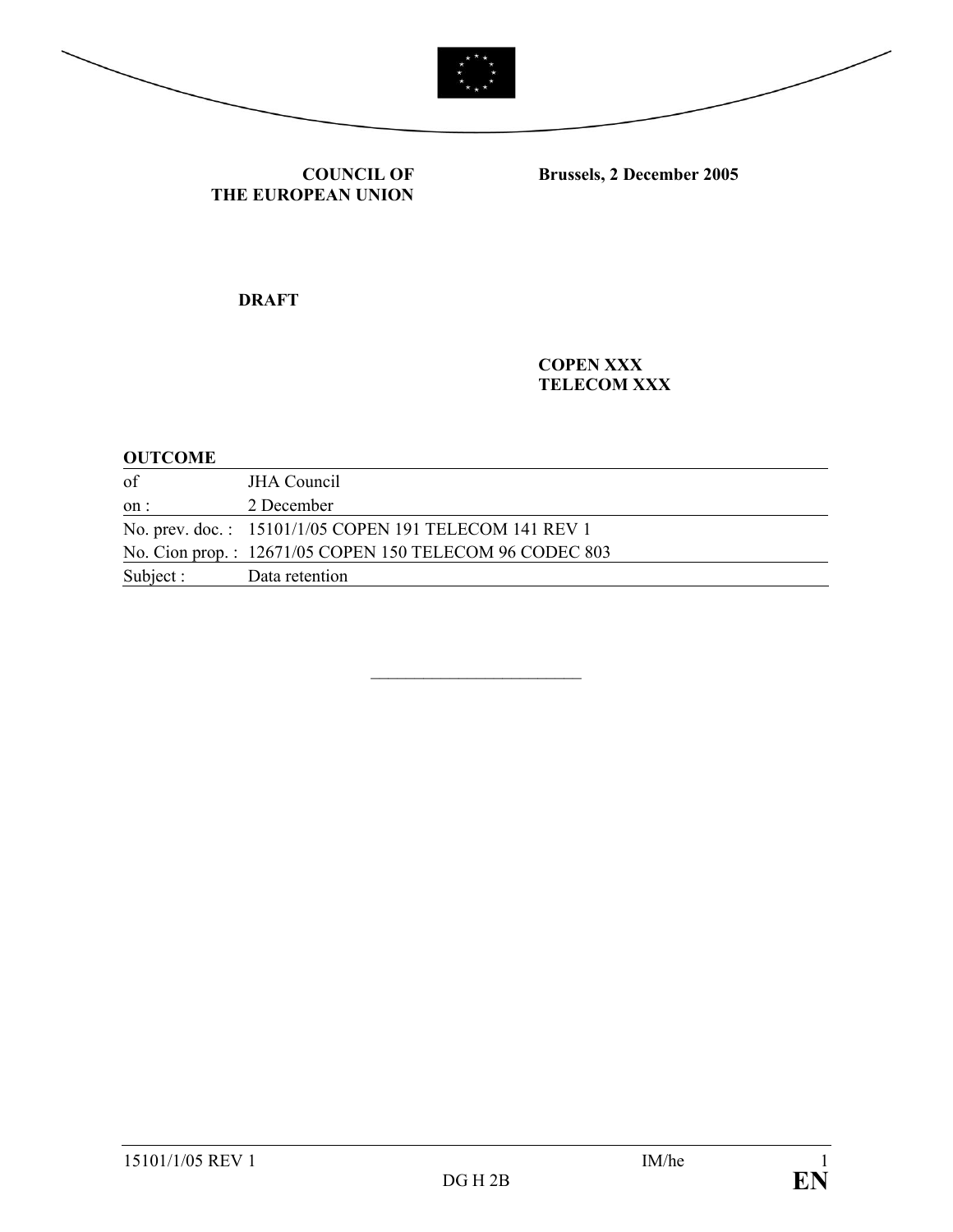#### Proposal for a

#### **DIRECTIVE OF THE EUROPEAN PARLIAMENT AND OF THE COUNCIL**

# **on the retention of data processed in connection with the provision of public electronic communication services and amending Directive 2002/58/EC**

#### THE EUROPEAN PARLIAMENT AND THE COUNCIL OF THE EUROPEAN UNION,

Having regard to the Treaty establishing the European Community, and in particular Article 95 thereof,

Having regard to the proposal from the Commission<sup>1</sup>,

Having regard to the opinion of the European Economic and Social Committee<sup>2</sup>,

Having regard to the opinion of the Committee of the Regions<sup>3</sup>,

Acting in accordance with the procedure laid down in Article 251 of the Treaty, Whereas:

- (1) Directive 95/46/EC of the European Parliament and of the Council on the protection of individuals with regard to the processing of personal data<sup>4</sup> requires Member States to ensure the rights and freedoms of natural persons with regard to the processing of personal data, and in particular their right to privacy, in order to ensure the free flow of personal data in the Community.
- (2) Directive 2002/58/EC of the European Parliament and of the Council concerning the processing of personal data and the protection of privacy in the electronic communications sector<sup>5</sup> translates the principles set out in Directive 95/46/EC into specific rules for the electronic communications sector.

 $\frac{1}{1}$ OJ C  $[...]$ ,  $[...]$ , p.  $[...]$ . 2

OJ C  $[...]$ ,  $[...]$ , p.  $[...]$ .

<sup>3</sup> OJ C […], […], p. […].

<sup>4</sup> OJ L 281, 23.11.1995, p. 31.

<sup>5</sup> OJ L 201, 30.7.2002, p. 37.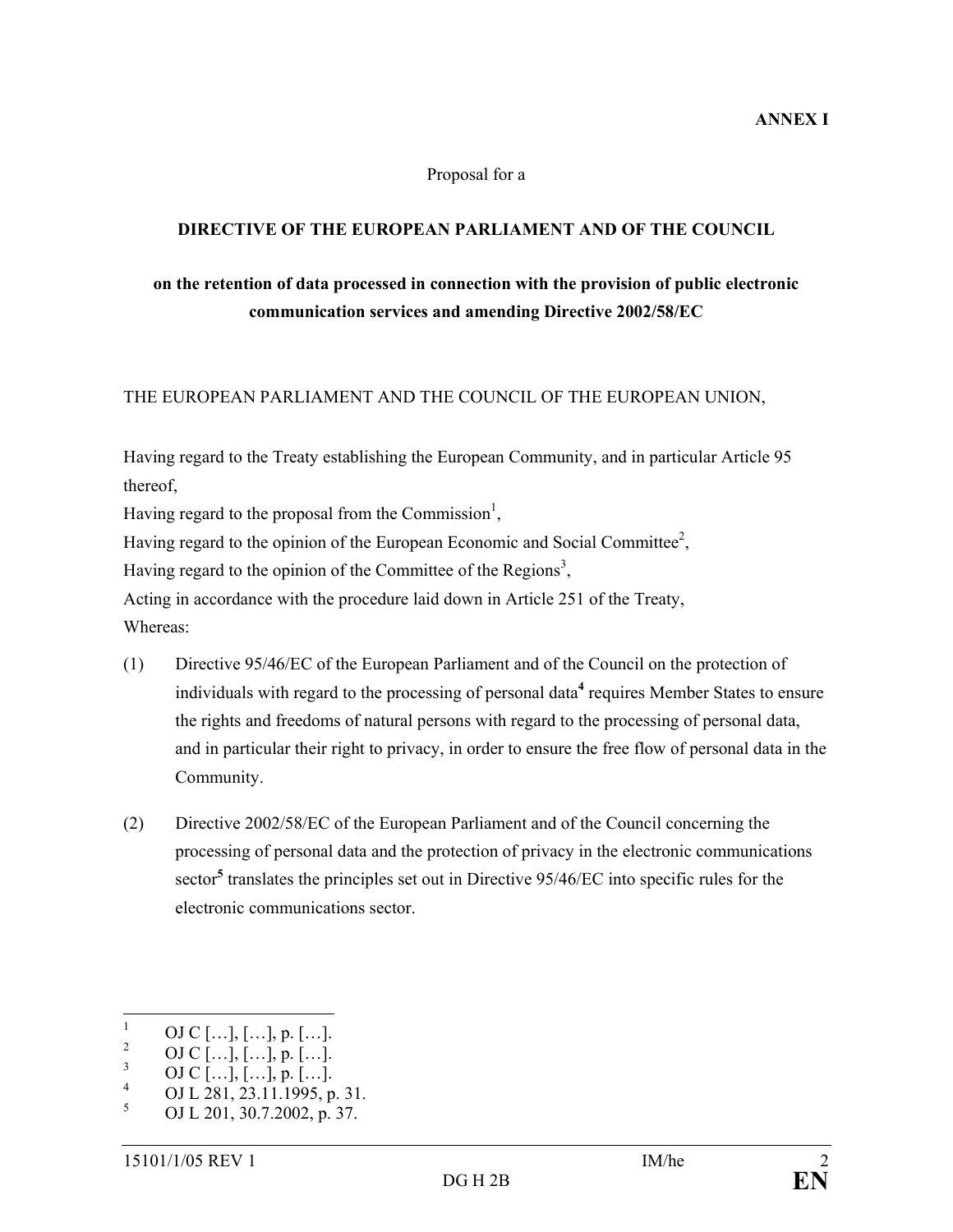- (3) Articles 5, 6 and 9 of Directive 2002/58/EC define the rules applicable to the processing by network and service providers of traffic and location data generated by using electronic communications services. Such data must be erased or made anonymous when no longer needed for the purpose of the transmission of a communication, except for the data necessary for billing or interconnection payments; subject to consent, certain data may also be processed for marketing purposes and the provision of value added services.
- (4) Article 15(1) of Directive 2002/58/EC sets out the conditions under which Member States may restrict the scope of the rights and obligations provided for in Article 5, Article 6, Article  $8(1)(2)(3)$  and  $(4)$ , and Article 9 of the Directive; any such derogations need to be necessary, appropriate and proportionate within a democratic society for specific public order purposes, i.e. to safeguard national security (i.e. State security) defence, public security or the prevention, investigation, detection and prosecution of criminal offences or of unauthorised use of the electronic communications systems.
- (5) Several Member States have adopted legislation providing for the retention of data by service providers for the prevention, investigation, detection, and prosecution of crime and criminal offences; the provisions of the various national legislations vary considerably.
- (6) The legal and technical differences between national provisions concerning the retention of data for the purpose of prevention, investigation, detection and prosecution of criminal offences present obstacles to the internal market for electronic communications; service providers are faced with different requirements regarding the types of traffic data to be retained as well as the conditions and the periods of retention.
- (7) *[deleted]*
- (8) The Conclusions of the Justice and Home Affairs Council of 19 December 2002 underline that, because of the significant growth of the possibilities of electronic communications, data relating to the use of electronic communications is particularly important and therefore a valuable tool in the prevention, investigation, detection and prosecution of crime and criminal offences, in particular against organised crime.
- (9) The Declaration on combating Terrorism adopted by the European Council on 25 March 2004 instructed the Council to examine measures for establishing rules on the retention of communications traffic data by service providers.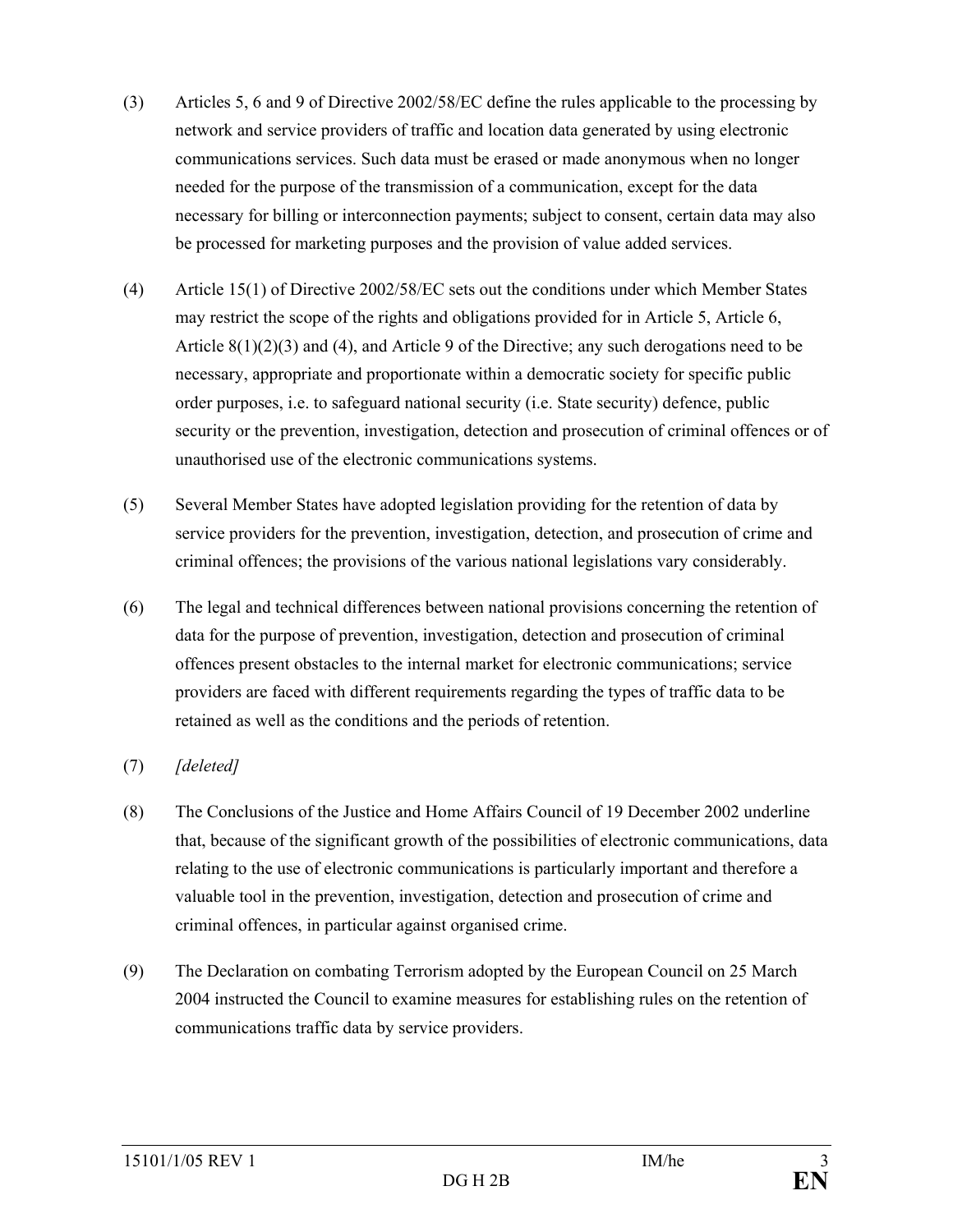- (9bis) Under Article 8 of the European Convention of Human Rights, everyone has the right to respect for his private life and his correspondence. Interference by a public authority with the exercise of that right may only be made in accordance with the law and if it is necessary in a democratic society, *inter alia,* in the interests of national security, public safety, for the prevention of disorder or crime, or for the protection of the rights and freedoms of others. Because retention of data has proven to be such a necessary and effective investigative tool for law enforcement in investigations in several Member States and in particular into serious cases such as organized crime and terrorism, it is therefore necessary to ensure availability of retained data to law enforcement for a certain period of time under the conditions provided for in the present Directive. The adoption of an instrument on retention of data is therefore a necessary measure in accordance with the requirements of Article 8 of the European Convention on Human Rights.
- (10) The declaration adopted by the special informal Council of 13 July 2005 reinforces the need to adopt common measures related to the retention of electronic communications traffic data as soon as possible.
- (11) Given the importance of traffic data for the […] investigation, detection, and prosecution of [...] criminal offences [...], as demonstrated by research and the practical experience of several Member States, there is a need to ensure at a European level that data which are processed by electronic communication providers when offering public electronic communication services or public communication networks are retained for a certain period of time under the conditions provided for in the present Directive.
- (12) *[deleted]*
- (12bis)Article 15(1) of Directive 2002/58/EC would continue to apply in relation to data**, including data related to unsuccessful call attempts,** which are not specifically required to be retained under the present Directive and therefore fall outside the scope of this Directive, and for retention for purposes**, including judicial purposes,** other than that covered by this Directive.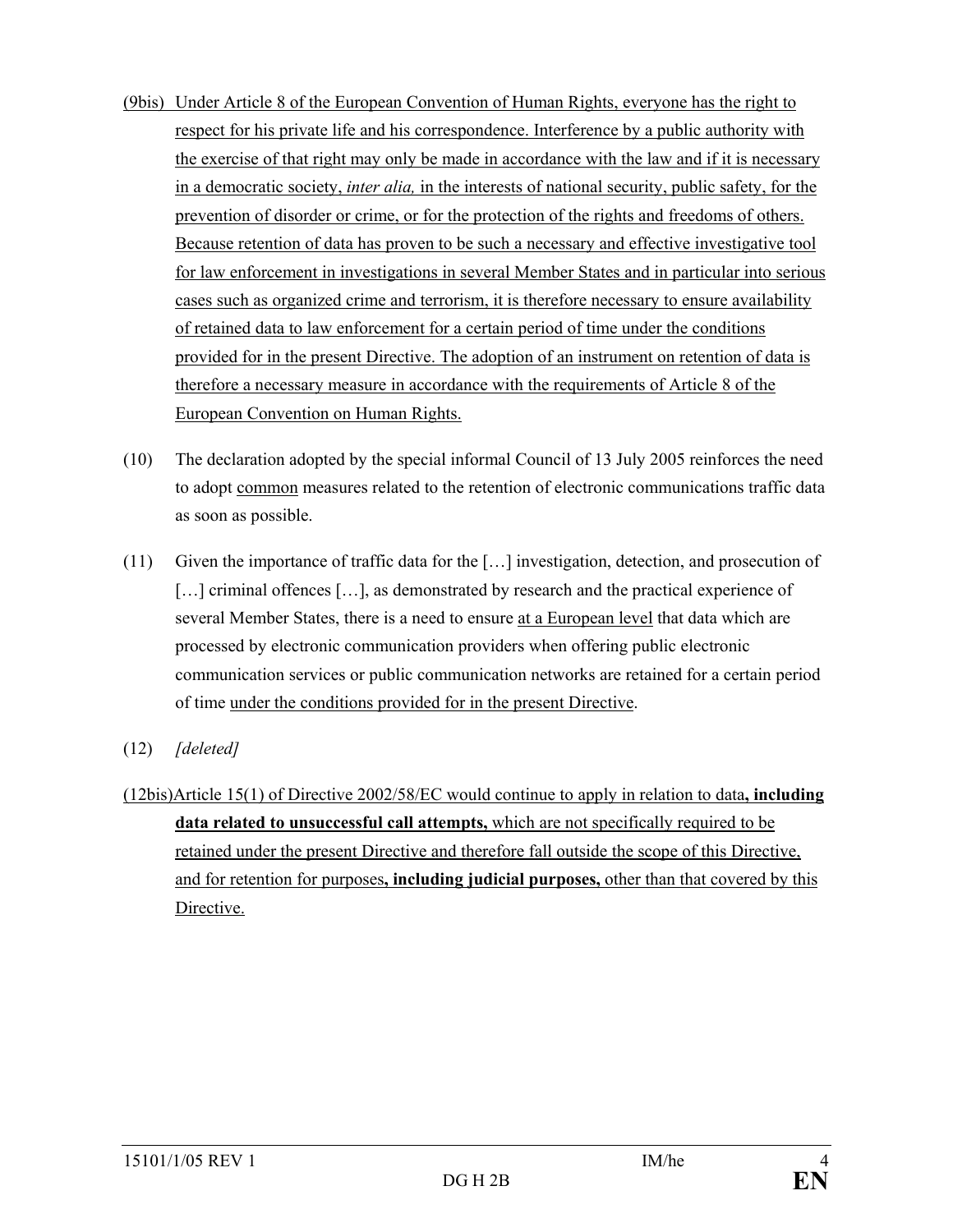- **(13) This Directive relates only to data generated or processed as a consequence of a communication or a communication service and does not relate to data that is the content of the information communicated. Retention of data should be done in a way avoiding data to be retained more than once. Generating or processing data, when supplying the communications services concerned (Article 3), refers to data which is accessible. In particular when retaining data related to Internet e-mail and Internet Telephony, the scope may be limited to the providers' own services or the network providers.**
- (14) Technologies relating to electronic communications are changing rapidly and the legitimate requirements of the competent authorities may evolve; to *obtain advice and encourage the sharing of experience of best practice* on these matters the Commission *intends* to *establish a group* create a platform composed of representatives of the *Member States'* law enforcement authorities, associations of the electronic communications industry*, European Parliament representatives* and data protection authorities*, including the European Data Protection Supervisor*.
- (15) It should be recalled that Directive 95/46/EC and Directive 2002/58/EC are fully applicable to the data retained in accordance with this Directive; Article  $30(1)(c)$  of Directive  $95/46/EC$ requires the consultation of the 'Article 29 Working Party'.
- (15bis) It should also be recalled that the obligations incumbent on service providers concerning measures to ensure data quality which derive from Article 6 of Directive 95/46/EC as well as their obligations […] concerning measures to ensure confidentiality and security […] of processing of data which derive from Articles 16 and 17 of Directive 95/46/EC, are fully applicable to […] data being retained within the meaning of the present Directive.
- (16) It is essential that Member States provide legislative measures to ensure that data retained under this Directive are only provided to the competent national authorities in accordance with national legislation in full respect of the fundamental rights of the persons concerned;  $[\ldots]$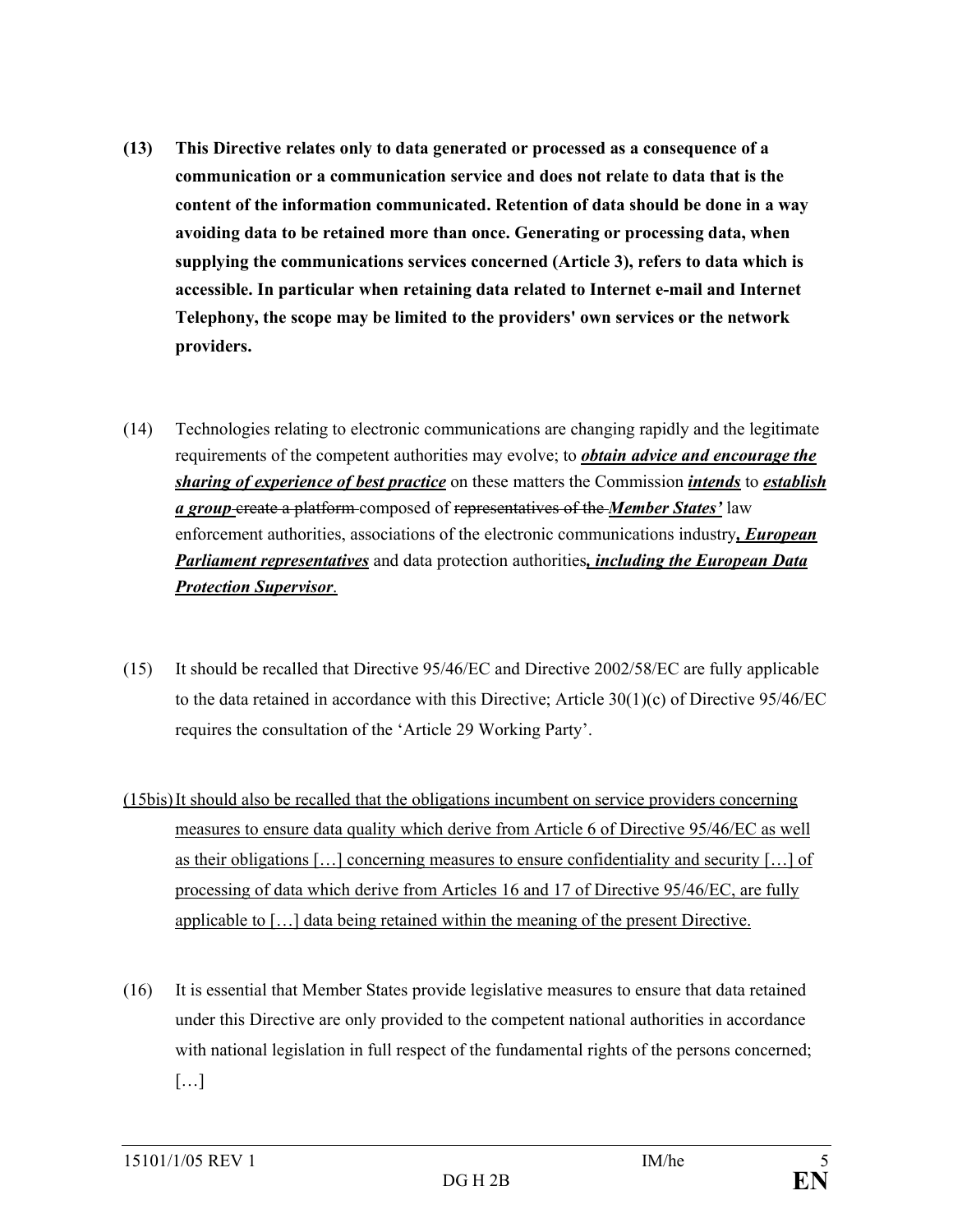- (16bis)In this context, it should be recalled that Article 24 of Directive 95/46/EC imposes an obligation on Member States to sanction infringements of the provisions adopted pursuant to Directive 95/46/EC; Article 15(2) of Directive 2002/58/EC imposes the same requirement in relation to national provisions adopted pursuant to Directive 2002/58/EC; Council Framework Decision 2005/222/JHA of 24 February 2005 on attacks against information systems provides that the intentional illegal access to information systems, including to [...] data retained therein, shall be made punishable as a criminal offence.
- (16ter) It should be borne in mind that the right of any person who has suffered damage as a result of an unlawful processing operation or of any act incompatible with national provisions adopted pursuant to Directive 95/46/EC, to receive compensation [...], which derives from Article 23 of Directive 95/46/EC, applies also in relation to the unlawful processing of any personal data […] pursuant to the present Directive.
- (17) *[deleted]*
- (17bis) It should be borne in mind that the 2001 Council of Europe Convention on Cybercrime as well as the 1981 Council of Europe Convention for the Protection of Individuals with Regard to Automatic Processing of Personal Data […] also cover data being retained within the meaning of the present Directive.
- (18) The objectives of the action to be taken, namely to harmonise the obligations on providers to retain certain data and to ensure that these data are available for the purpose of the […] investigation, detection and prosecution of […] **serious crime as defined by each Member State in national law** [...], cannot be sufficiently achieved by the Member States and can, by reason of the scale and effects of the action, be better achieved at Community level. Therefore the Community may adopt measures in accordance with the principle of subsidiarity as set out in Article 5 of the Treaty. In accordance with the principle of proportionality, as set out in that Article, this Directive does not go beyond what is necessary in order to achieve those objectives.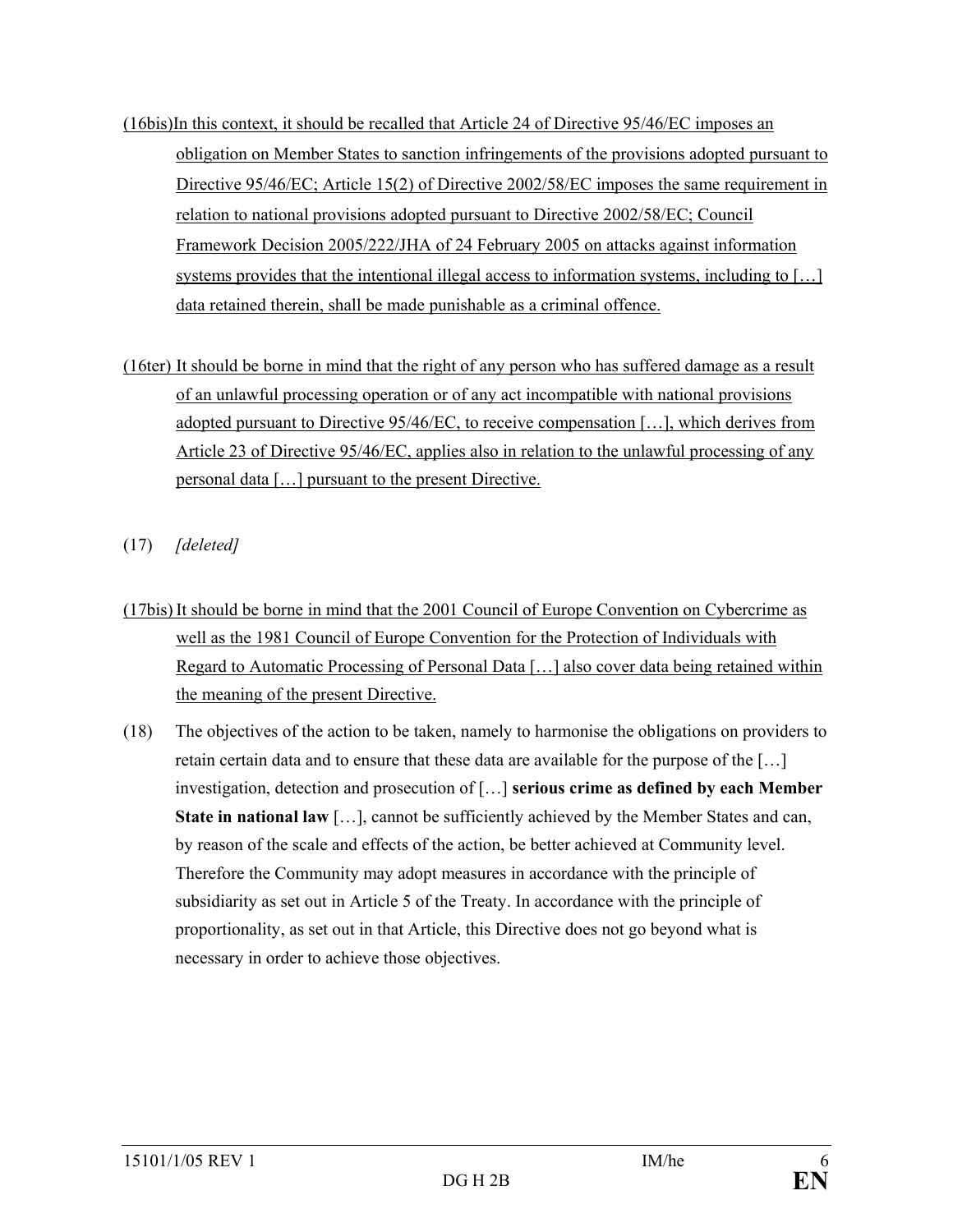- (19) This Directive respects the fundamental rights and observes the principles recognised, in particular, by the Charter of Fundamental Rights of the European Union; in particular, this Directive together with Directive 2002/58/EC, seeks to ensure full respect of the fundamental rights to respect the private life and communications of citizens and the protection of personal data (Articles 7 and 8 of the Charter),
- (A) Considering that the obligations on providers of electronic communications services should be proportionate, the Directive requires that they only retain such data which are generated or processed in the process of supplying their communications services; to the extent that such data is not generated or processed by those providers, there can be no obligation to retain it. This Directive is not intended to harmonise the technology for retaining data, the choice of which will be a matter to be resolved at national level.
- (20) It should be remembered that Paragraph 34 of the Inter-institutional agreement on better law-making (OJ C 321, 31.12.2003) states that the Council "will encourage the Member States to draw up, for themselves and in the interests of the Community, their own tables which will, as far as possible, illustrate the correlation between directives and the transposition measures and to make them public".
- (Z) **The present Directive is without prejudice to the power of Member States to adopt legislative measures concerning the right of access to and use of data by national authorities as designated by them.** Issues of access to data retained pursuant to this Directive by national public authorities for such activities as are referred to in the first indent of Article 3(2) of Directive 95/46/EC fall outside the scope of Community law. However, they may be the subject of national law, or action pursuant to Title VI of the Treaty on European Union, always noting that such laws or action must fully respect fundamental rights as they result from the common constitutional traditions of the Member States and as they are guaranteed by the ECHR. Article 8 ECHR, as interpreted by the European Court of Human Rights, requires that interference by public authorities with privacy rights must respond to requirements of necessity and proportionality and must therefore serve specified, explicit and legitimate purposes and be exercised in a manner which is adequate, relevant and not excessive in relation to the purpose of the interference.

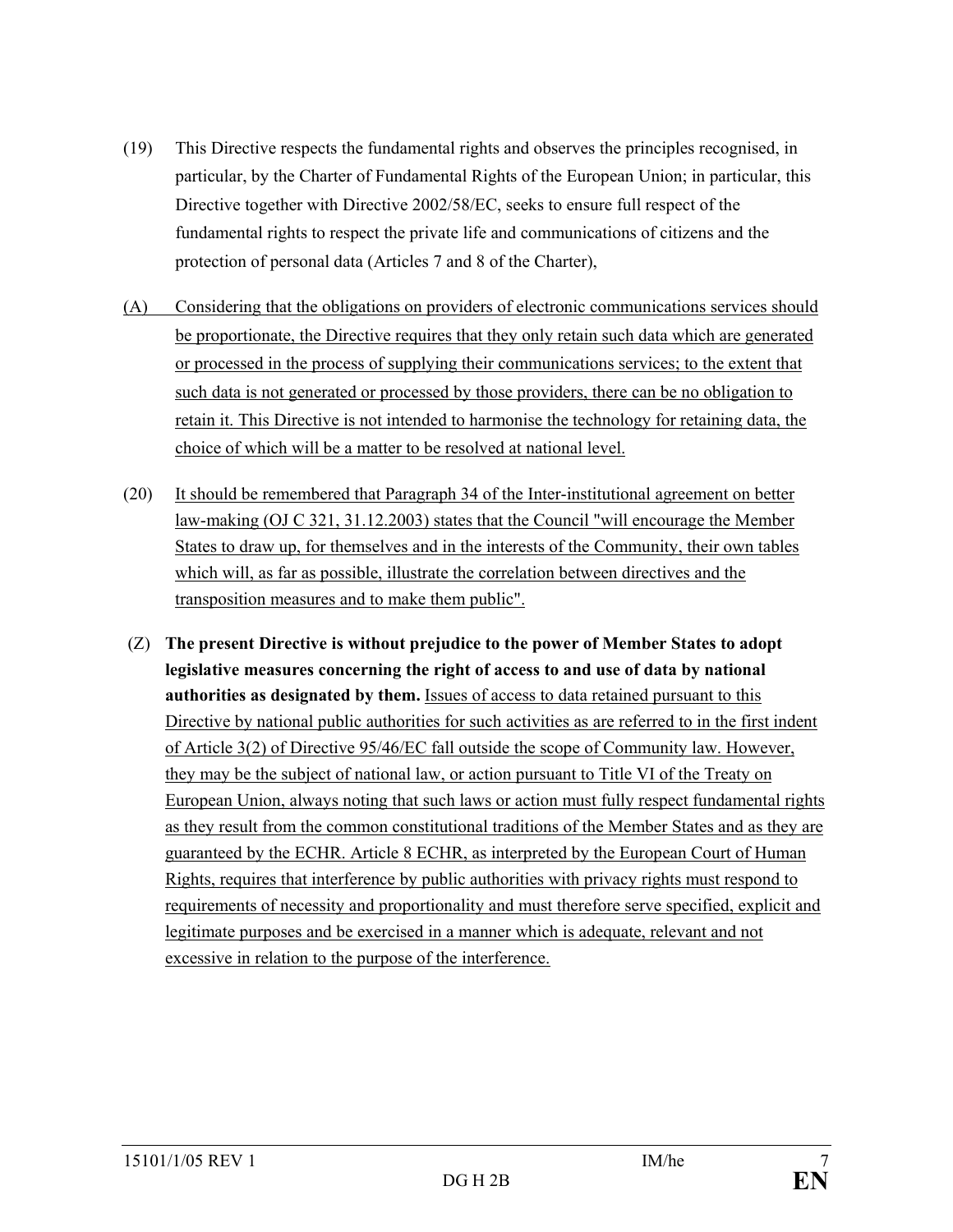#### **Subject matter and scope**

- **1. This Directive aims to harmonise the provisions of the Member States concerning obligations on the providers of publicly available electronic communications services or of a public communications network with respect to the […] retention of certain data which are generated or processed by them, in order to ensure that the data are available for the purpose of the […] investigation, detection and prosecution of […]**  *serious crime, as defined by each Member State in its national law* **criminal offences […].**
- 2. This Directive shall apply to traffic and location data of both private and legal persons, as well as the related data necessary to identify the subscriber or registered user. It shall not apply to the content of electronic communications, including information consulted using an electronic communications network.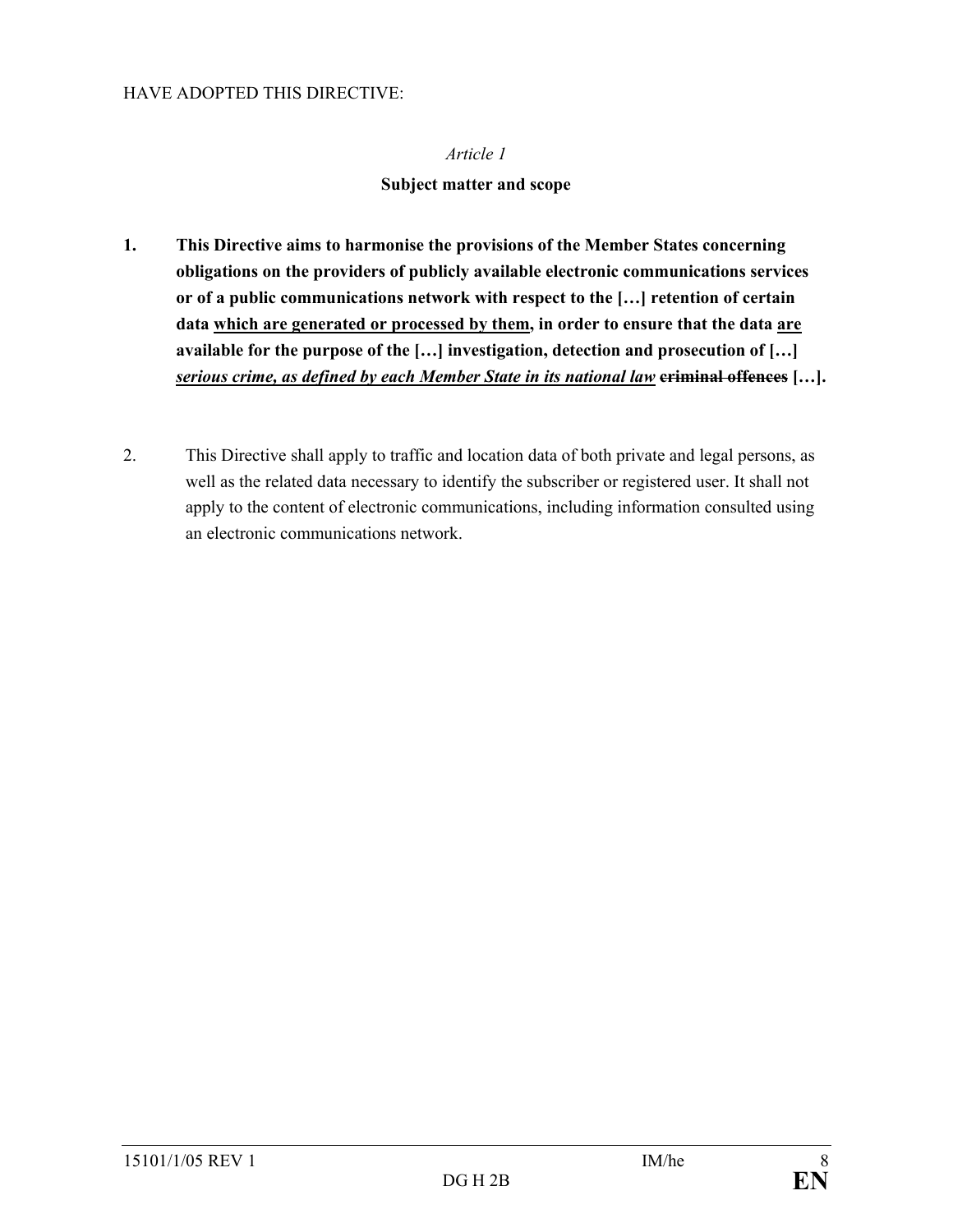#### **Definitions**

- 1. For the purpose of this Directive the definitions in Directive 95/46/EC, in Directive  $2002/21/EC<sup>1</sup>$ , as well as in Directive  $2002/58/EC$  shall apply.
- 2. For the purpose of this Directive:

(a) "data" means traffic data and location data, as well as the related data necessary to identify the subscriber or user;

(b) "user" means any legal entity or natural person using a publicly available electronic communications service, for private or business purposes, without necessarily having subscribed to this service.

(c) "telephone service" means calls (including voice, voicemail, conference or data), supplementary services (including call forwarding and call transfer), messaging and multimedia services (including Short Message Services, Enhanced Media Services and Multi-Media Services);

(d) "User ID" means an unique identifier allocated to a person as they subscribe or register to an Internet Access Service or Internet Communication Service;

(e) "Cell ID" means the identity of the cell from which a mobile telephony call originated or in which it terminated;

(f) "unsuccessful call attempt" means a communication where a telephone call has been successfully connected but is unanswered or there has been a network management intervention.

 **1** OJ L 108, 24.4.2002, p. 33.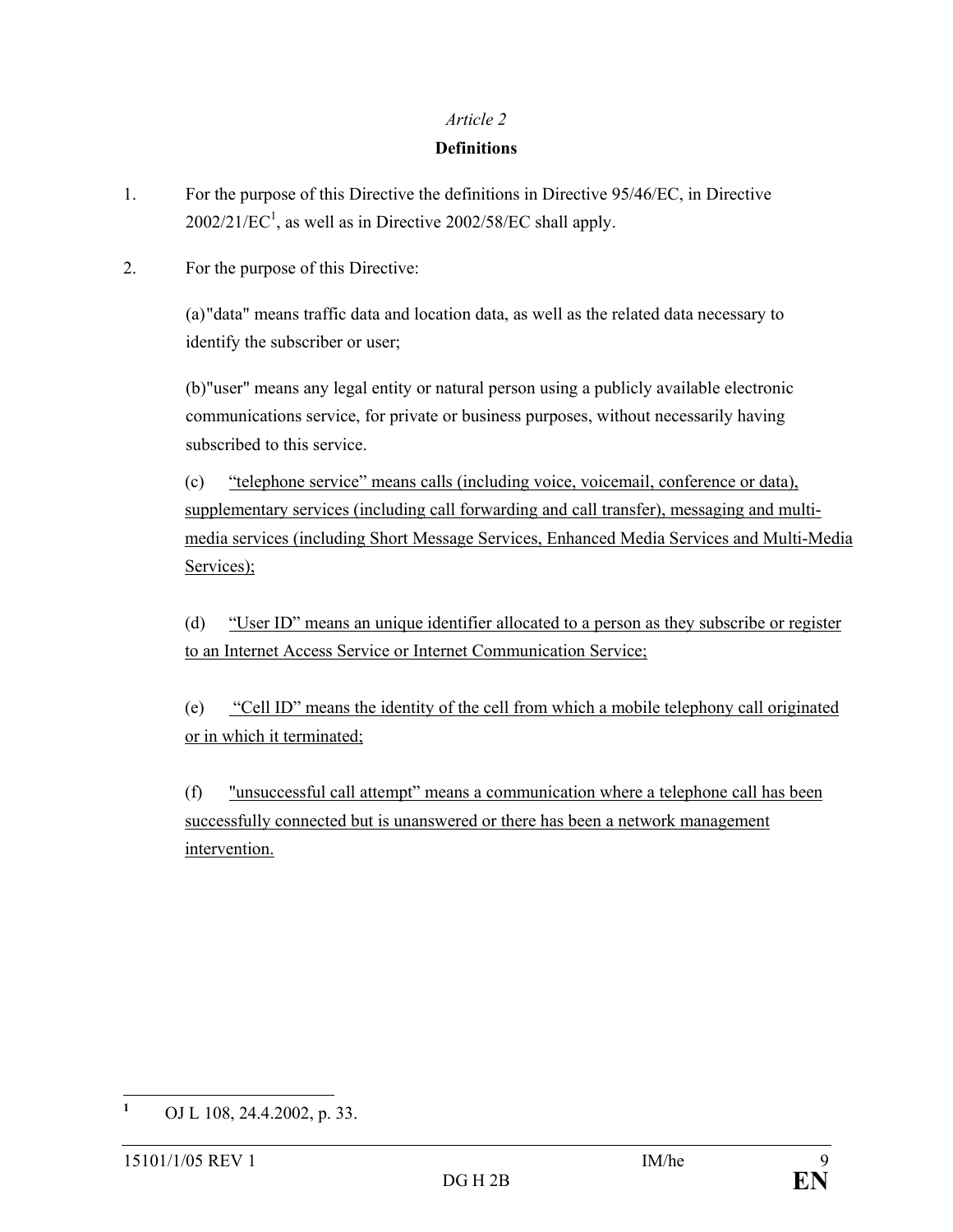#### **Obligation to retain data**

- 1. By way of derogation to Articles 5, 6 and 9 of Directive 2002/58/EC, Member States shall adopt measures to ensure that the data specified in Article 4, to the extent it is generated or processed by providers of publicly available electronic communications services or of a public communications network within their jurisdiction in the process of supplying the communication services concerned, are retained in accordance with the provisions of this Directive.
- **2. This shall include the retention of data specified in Article 4 in relation to unsuccessful call attempts where that data is generated or processed** *and stored (as regards telephony data) or logged (as regards Internet data)* **by providers of publicly available electronic communications services or of a public communications network within their jurisdiction in the process of supplying the communication services concerned. This Directive shall not require the retention of data in relation to unconnected calls.**

#### *Article 3bis*

#### **Access to data**

 Member States shall adopt measures to ensure that data retained in accordance with this Directive are only provided to the competent national authorities, in specific cases and in accordance with national legislation […].The process to be followed and the conditions to be fulfilled in order to get access to retained data in accordance with necessity and proportionality requirements shall be defined by each Member State in national law, subject to relevant provisions of Union law or public international law, in particular the European Convention on Human Rights, as interpreted by the European Court of Human Rights.

# *Article 4*

# **Categories of data to be retained**

1. Member States shall ensure that the following categories of data are retained under this Directive:

a) Data necessary to trace and identify the source of a communication: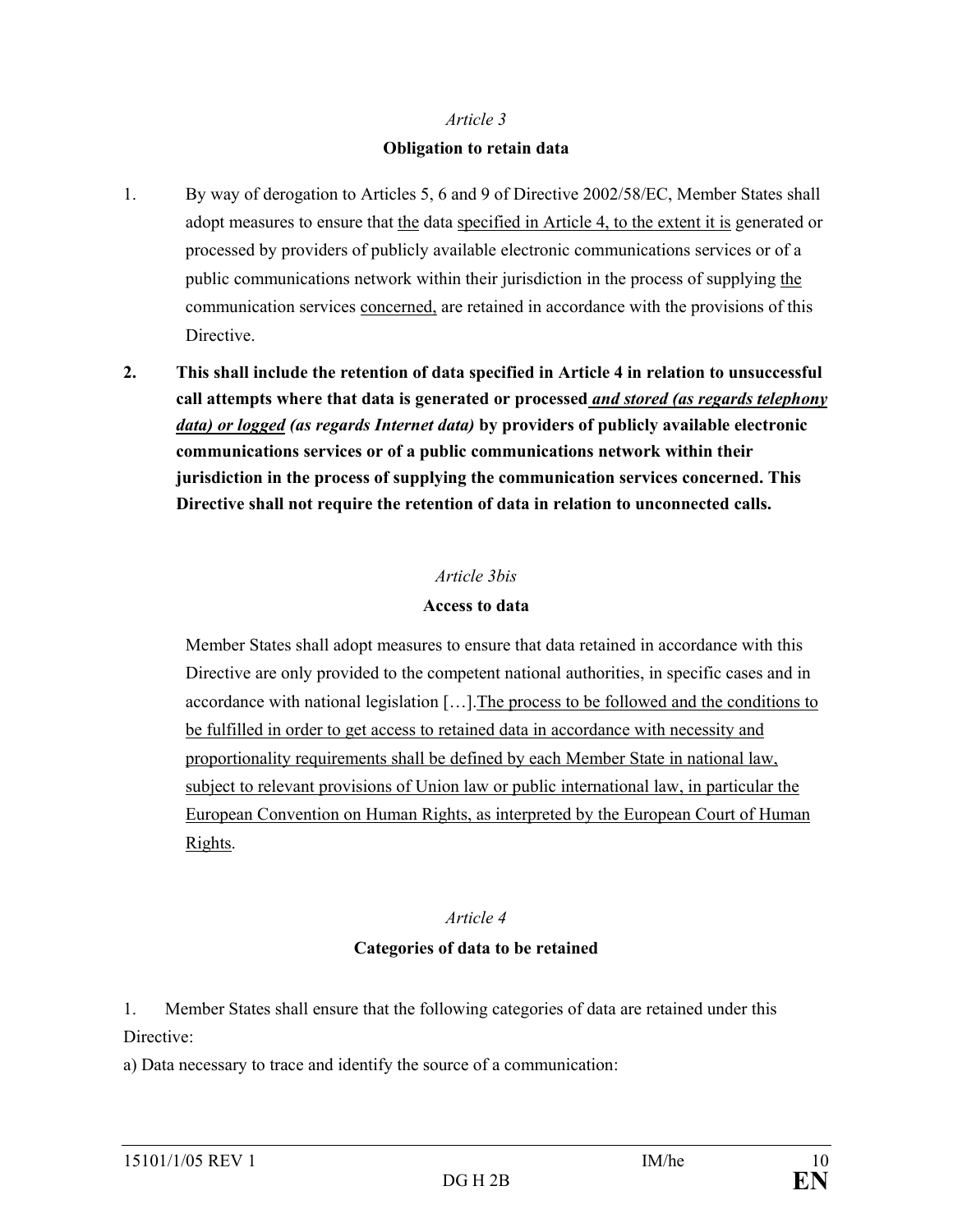### (1) Concerning Fixed Network Telephony and Mobile Telephony

- (a) The calling telephone number;
- (b) Name and address of the subscriber or registered user;
- $(2)$   $[...]$
- (3) Concerning Internet Access, Internet e-mail and Internet telephony:
	- (a) The User ID(s) allocated.
	- (b) The User ID and telephone number allocated to any communication entering the public telephone network.
	- (c) Name and address of the subscriber or registered user to whom an Internet Protocol (IP) address, [...] User ID or telephone number was allocated at the time of the communication.
- b) Data necessary to identify the destination of a communication:
	- (1) Concerning Fixed Network Telephony and Mobile Telephony
		- (a) The number(s) dialled (the called telephone number or numbers), and in cases involving supplementary services such as call forwarding or call transfer, the number or numbers to which the call is routed.
		- (b) Name(s) and address(es) of the subscriber(s) or registered user(s).
	- $(2)$   $[...]$
	- (3) Concerning […] Internet e-mail and Internet telephony:
		- (a) The […] User ID or telephone number of the intended recipient(s) of an Internet telephony call.
		- (b) Name(s) and address(es) of the subscriber(s) or registered user(s) and User ID of the intended recipient of the communication.
- c) Data necessary to identify the date, time and duration of a communication.
	- (1) Concerning Fixed Network Telephony and Mobile Telephony:
		- (a) The date and time of the start and end of the communication.
	- (2) Concerning Internet Access, Internet e-mail and Internet telephony: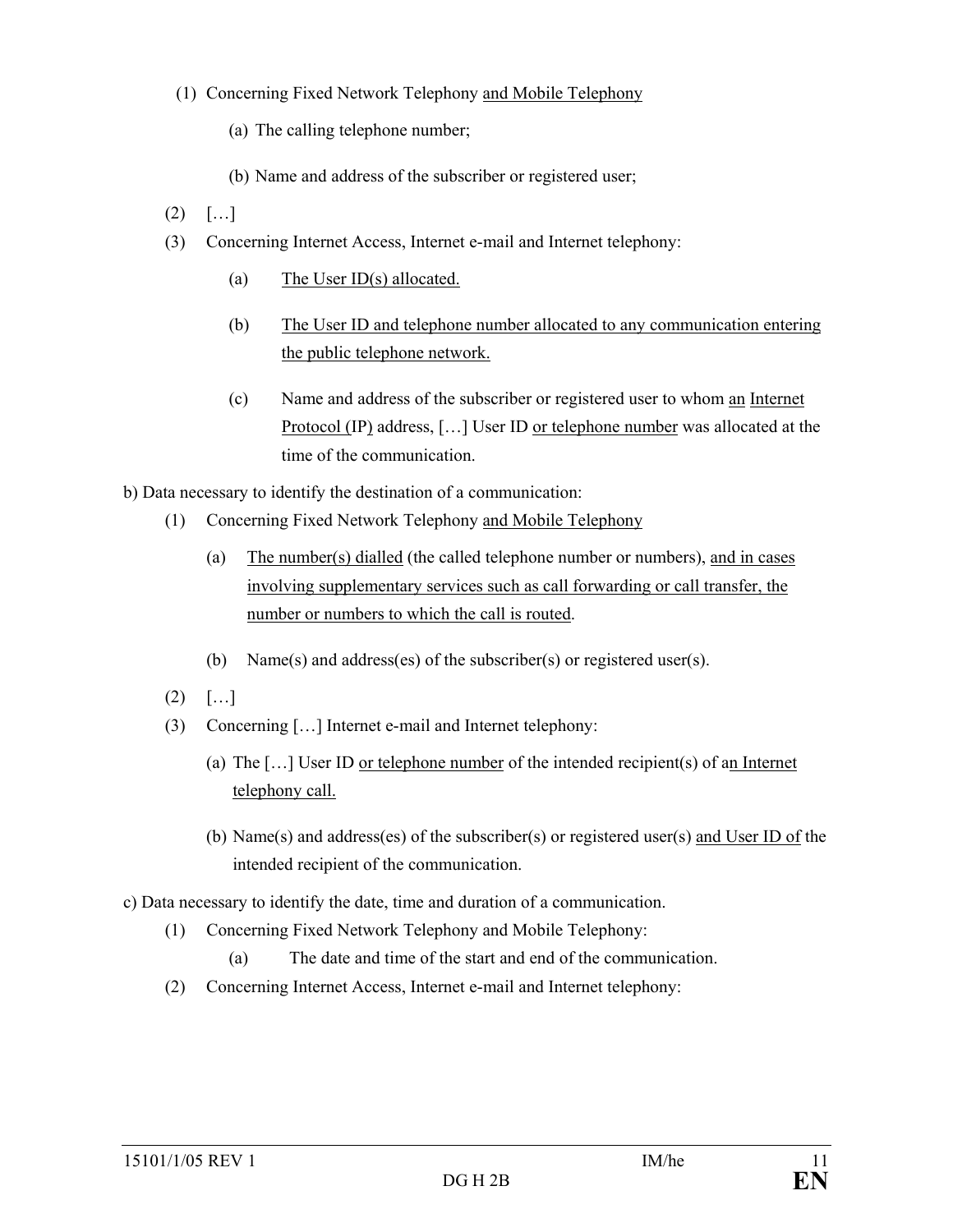- (a) The date and time of the log-in and log-off of the Internet Access service based on a certain time zone, together with the IP address, whether dynamic or static, allocated by the Internet Access Service provider to a communication, and the User ID of the subscriber or registered user.
- (b) The date and time of the log-in and log-off of the Internet e-mail service or Internet telephony service based on a certain time zone.

d) Data necessary to identify the type of communication:

- (1) Concerning Fixed Network Telephony and Mobile Telephony
	- (a) The telephone service used [….]
- (2) Concerning Internet e-mail and Internet telephony
	- (a) The Internet service used.

e) Data necessary to identify users' communication equipment or what purports to be their equipment.

(1) Concerning Fixed Network Telephony

(a) The calling and called telephone numbers.

- (2) Concerning Mobile Telephony
	- (a) The calling and called telephone numbers.
	- (b) The International Mobile Subscriber Identity (IMSI) of the calling party.
	- (c) The International Mobile Equipment Identity (IMEI) of the calling party.
	- (d) The International Mobile Subscriber Identity (IMSI) of the called party.
	- (e) The International Mobile Equipment Identity (IMEI) of the called party.
	- (f) In case of pre-paid anonymous services, the date and time of the initial activation of the service and the location label (Cell ID) from which the activation was made.
- (3) Concerning Internet Access, Internet e-mail and Internet telephony: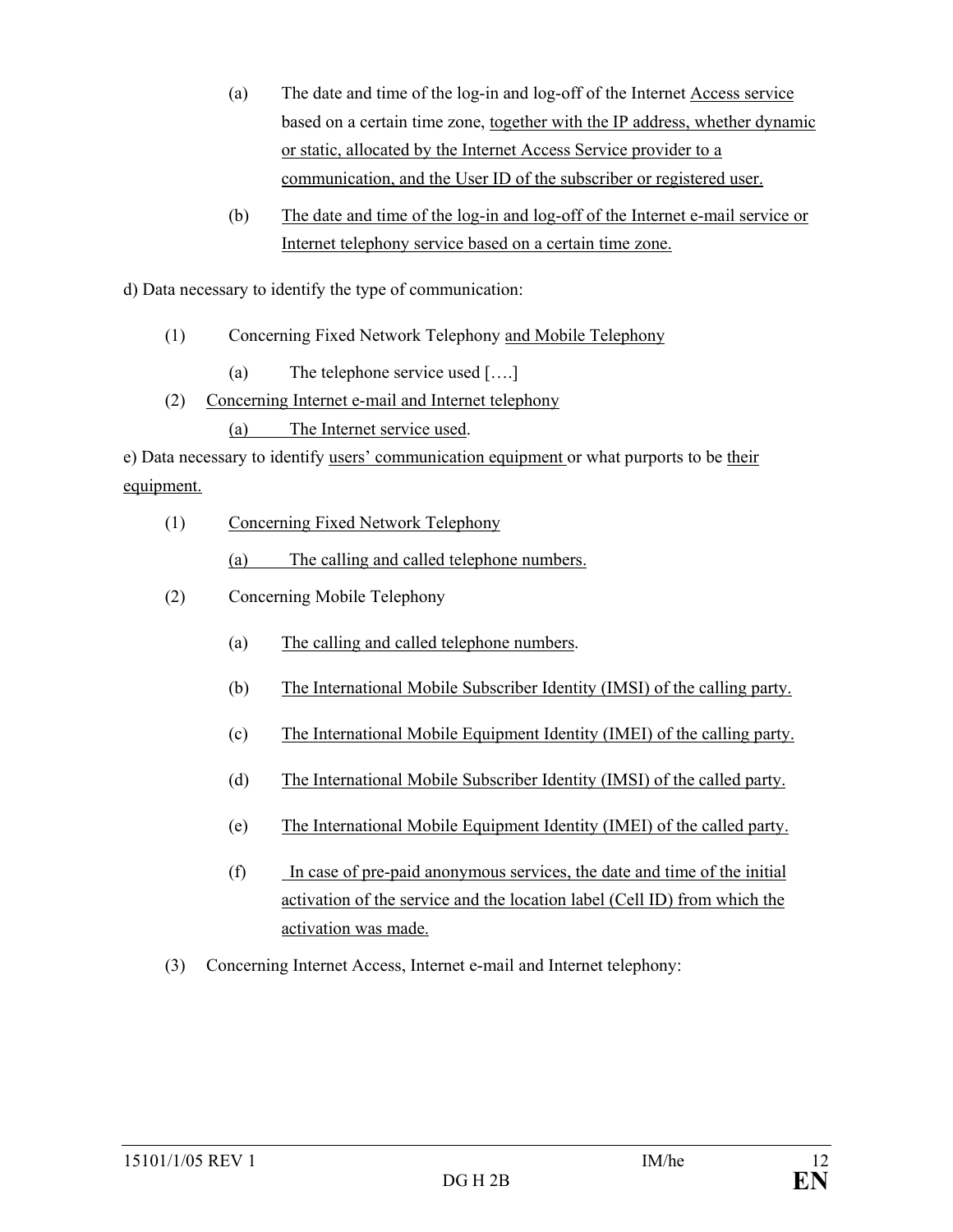- (a) The calling telephone number for dial-up access;
- (b) The digital subscriber line (DSL) or other end point [...] of the originator of the communication.
- $(c)$  [...]

f). Data necessary to identify the location of mobile equipment.

- (1) The location label (Cell ID) at the start […] of the communication.
- (2) Data identifying the geographic location of cells by reference to their location labels (Cell ID) during the period for which communications data is retained.
- 2. No data revealing the content of the communication can be retained pursuant to this Directive.

#### *Article 5*

#### **Revision of the annex**

*[deleted]* 

#### *Article 6*

#### **Committee**

*[deleted]* 

# *Article 7*

# **Periods of retention**

Member States shall ensure that the categories of data referred to in Article 4 are retained for periods of not less than 6 months and for a maximum of two years from the date of the communication […].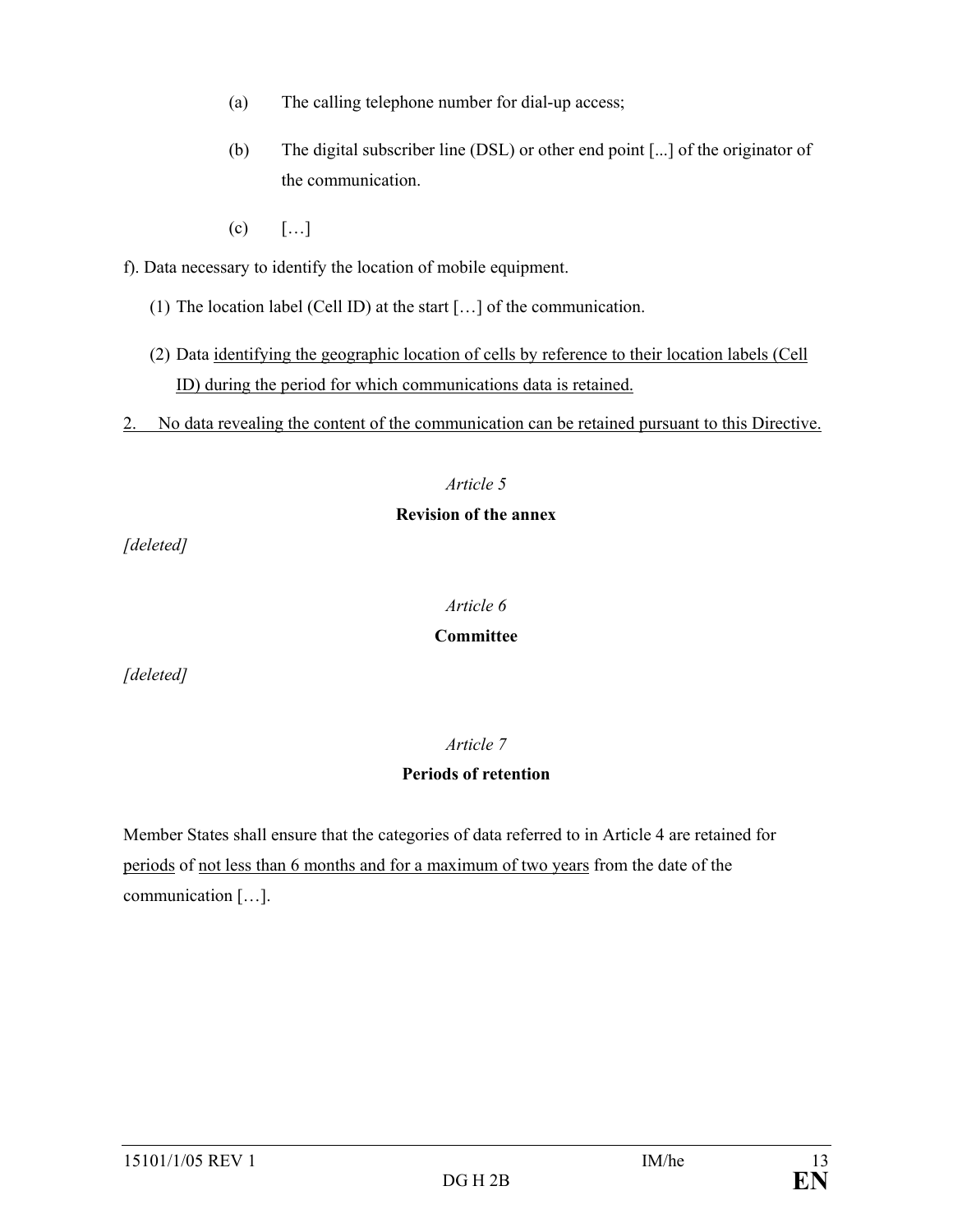#### *Article 7bis*

#### **Data protection and data security**

Without prejudice to the provisions adopted pursuant to Directive 95/46/EC and Directive 2002/58/EC, each Member State shall ensure that providers of publicly available electronic communications services or of a public communications network respect, as a minimum, the following data security principles with respect to data retained in accordance with the present Directive:

- (a) the retained data shall be of the same quality and shall be subject to the same security and protection as those data on the network;
- (b) the data shall be subject to appropriate technical and organisational measures to protect the data against accidental or unlawful destruction, or accidental loss or alteration, unauthorised or unlawful storage, processing, access or disclosure;
- (c) the data shall be subject to appropriate technical and organisational measures to ensure that access to the data is undertaken only by specially authorised personnel; and
- (d) the data shall be destroyed at the end of the period for retention except those data which have been accessed and preserved.

#### *Article 8*

# **Storage requirements for retained data**

Member States shall ensure that the data as specified in Article 4 are retained in accordance with this Directive in such a way that the data retained and any other necessary information related to such data can be transmitted upon request to the competent authorities without undue delay.

# *Article 8bis*

# **Supervisory authority**

1. Each Member State shall designate one or more public authorities to be responsible for monitoring the application within its territory of the provisions adopted by the Member States pursuant to Article 7bis of this Directive regarding the security of the stored data. These authorities may be the same authorities as those referred to in Article 28 of Directive 95/46/EC.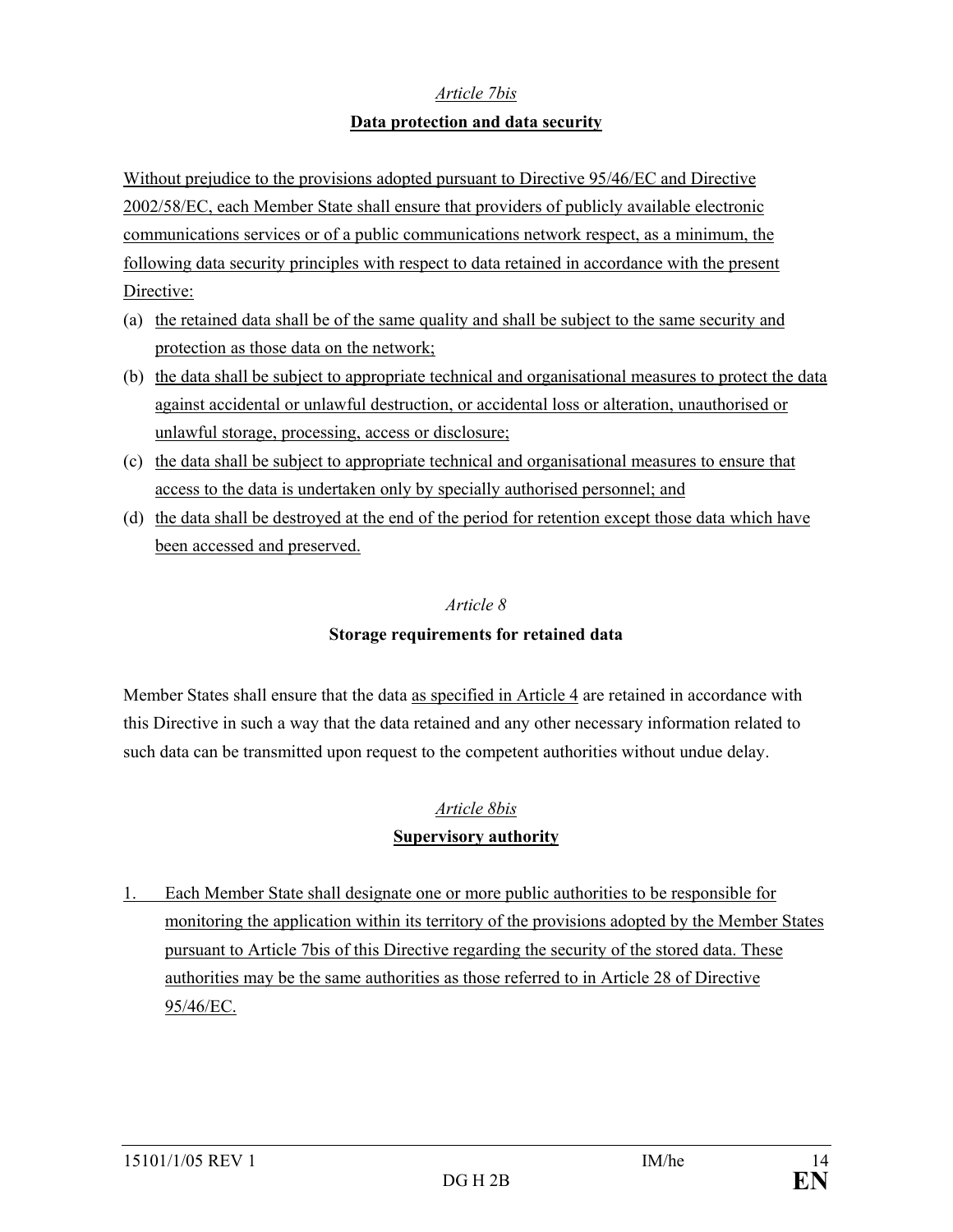2. These authorities shall act with complete independence in exercising the functions referred to in paragraph 1.

#### *Article 9*

#### **Statistics**

Member States shall ensure that statistics on the retention of data processed in connection with the provision of public electronic communication services are provided to the European Commission on a yearly basis. Such statistics shall include

- the cases in which information has been provided to the competent authorities in accordance with applicable national law,
- the time elapsed between the date on which the data were retained and the date on which the competent authority requested the transmission of the data;
- the cases where requests for data could not be met.

Such statistics shall not contain personal data.

# *Article 10*

# **Costs**

*[deleted]* 

*Article 11* 

# **Amendment of Directive 2002/58/EC**

In Article 15 of Directive 2002/58/EC the following paragraph 1a is inserted:

# *"1a*. Paragraph 1 does not apply to **data specifically required to be retained by Directive …/2005/EC for the purposes referred to in Article 1(1) of that Directive.**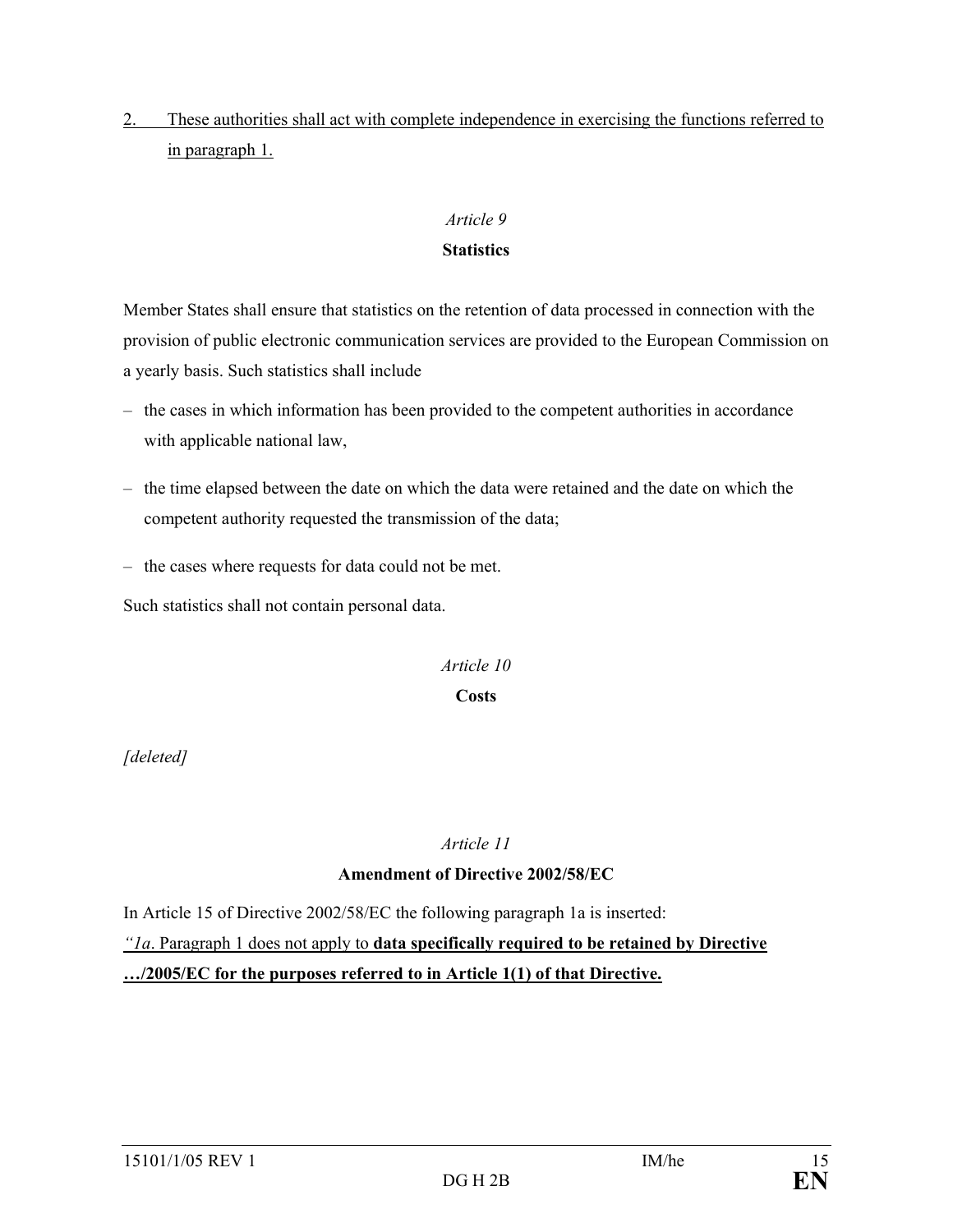### *New Article X*

#### **Future measures**

- 1. A Member State facing particular circumstances warranting an extension for a limited period of the maximum retention period referred to in Article 7 may take the necessary **[…]**  measures. The Member State shall immediately notify the Commission and inform the other Member States of the measures taken by virtue of this Article and indicate the grounds for introducing them.
- 2. The Commission shall, within six months after the notification as referred to in paragraph 1, approve or reject the national measures involved after having verified whether or not they are a means of arbitrary discrimination or disguised restriction of trade between Member States and whether or not they shall constitute an obstacle to the functioning of the internal market. In the absence of a decision by the Commission within this period the national measures shall be deemed to have been approved.
- 3. When, pursuant to paragraph 2, the national measures of a Member State derogating from the provisions of this Directive are approved, the Commission may examine whether to propose an adaptation of this Directive.

# *Article 11bis* **Remedies, liability and sanctions**

- 1. Each Member State shall take the necessary measures to ensure that the national measures implementing Chapter III of Directive 95/46/EC providing for judicial remedies, liability and sanctions are fully implemented with respect to the processing of data under this Directive.
- 2. Each Member State shall in particular take the necessary measures to ensure that the intentional access to or transfer of data retained in accordance with the present Directive which is not permitted under national law adopted pursuant to this Directive, shall be punishable by sanctions, including administrative or criminal sanctions, which are effective, proportionate and dissuasive.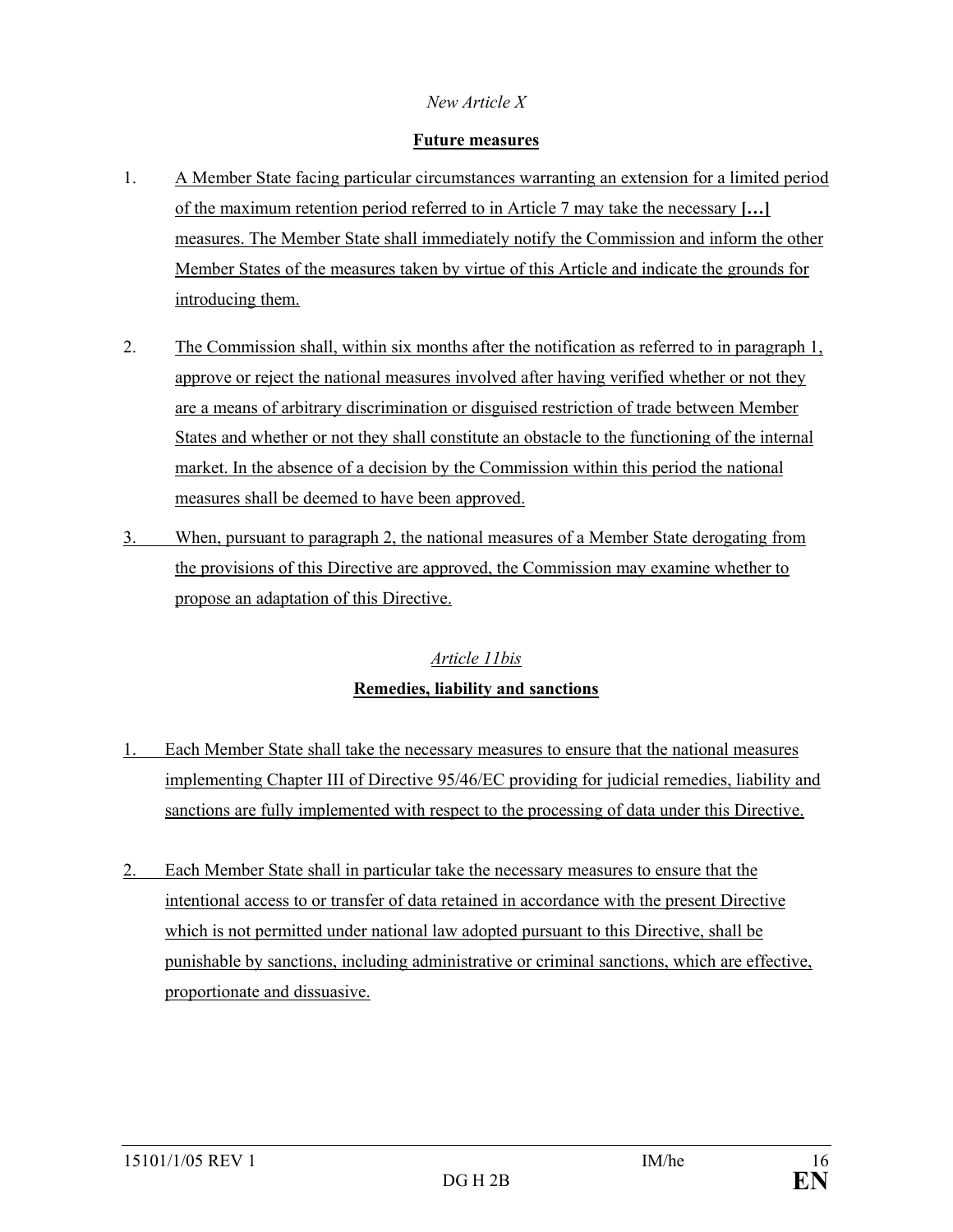#### **Evaluation**

- 1. Not later than three years from the date referred to in Article 13(1), the Commission shall submit to the European Parliament and the Council an evaluation of the application of this Directive and its impact on economic operators and consumers, taking into account further developments in electronic communications technology and the statistical elements provided to the Commission pursuant to Article 9 with a view to determining whether it is necessary to modify the provisions of this Directive, in particular with regard to the list of data in Article 4, and the periods of retention provided for in Article 7. The results of the evaluation will be made publicly available.
- 2. To that end, the Commission shall examine all observations communicated to it by the Member States or by the Working Party on the Protection of Individuals with regard to the Processing of Personal Data instituted by Article 29 of Directive 95/46/EC.

#### *Article 13*

### **Transposition**

1. Member States shall bring into force the laws, regulations and administrative provisions necessary to comply with this Directive by no later than 18 months after its adoption at the latest. They shall forthwith communicate to the Commission the text of those provisions  $[\ldots]$ 

When Member States adopt those provisions, they shall contain a reference to this Directive or be accompanied by such a reference on the occasion of their official publication. Member States shall determine how such reference is to be made.

2. Member States shall communicate to the Commission the text of the main provisions of national law which they adopt in the field covered by this Directive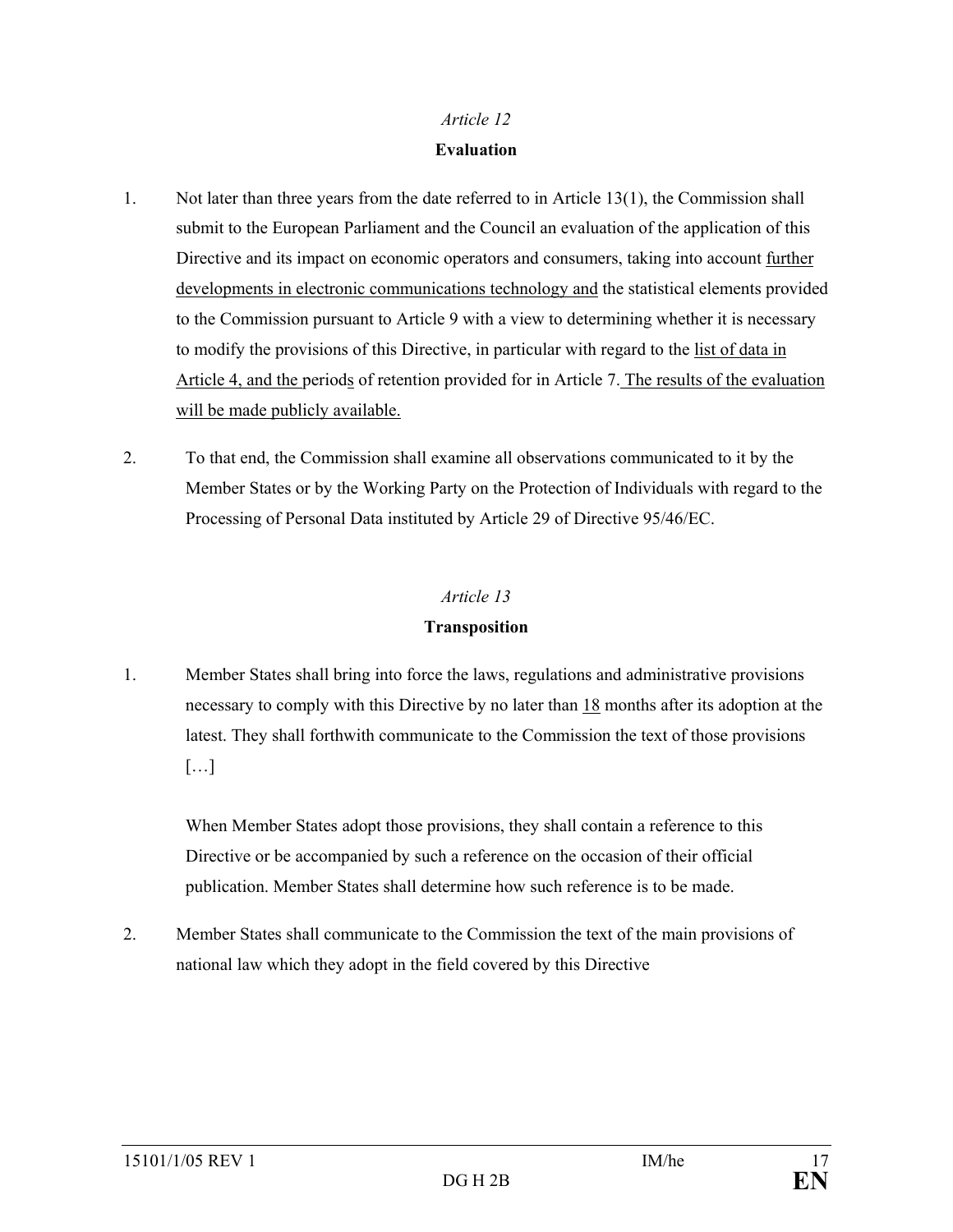3. Each Member State may for a period of up to 18 months from the expiry of the deadline referred to in paragraph 1 defer application of this Directive to the retention of communications data relating to Internet Access, Internet telephony and Internet email. Any Member State which intends to make use of this paragraph shall, by way of a declaration, notify the Commission to that effect upon adoption of this Directive. The declaration shall be published in the Official Journal of the European Union.

# *Article 14*

# **Entry into force**

This Directive shall enter into force on the twentieth day following that of its publication in the *Official Journal of the European Union*.

# *Article 15*

# **Addressees**

This Directive is addressed to the Member States.

Done at Brussels,

# *Annex*

*[deleted]*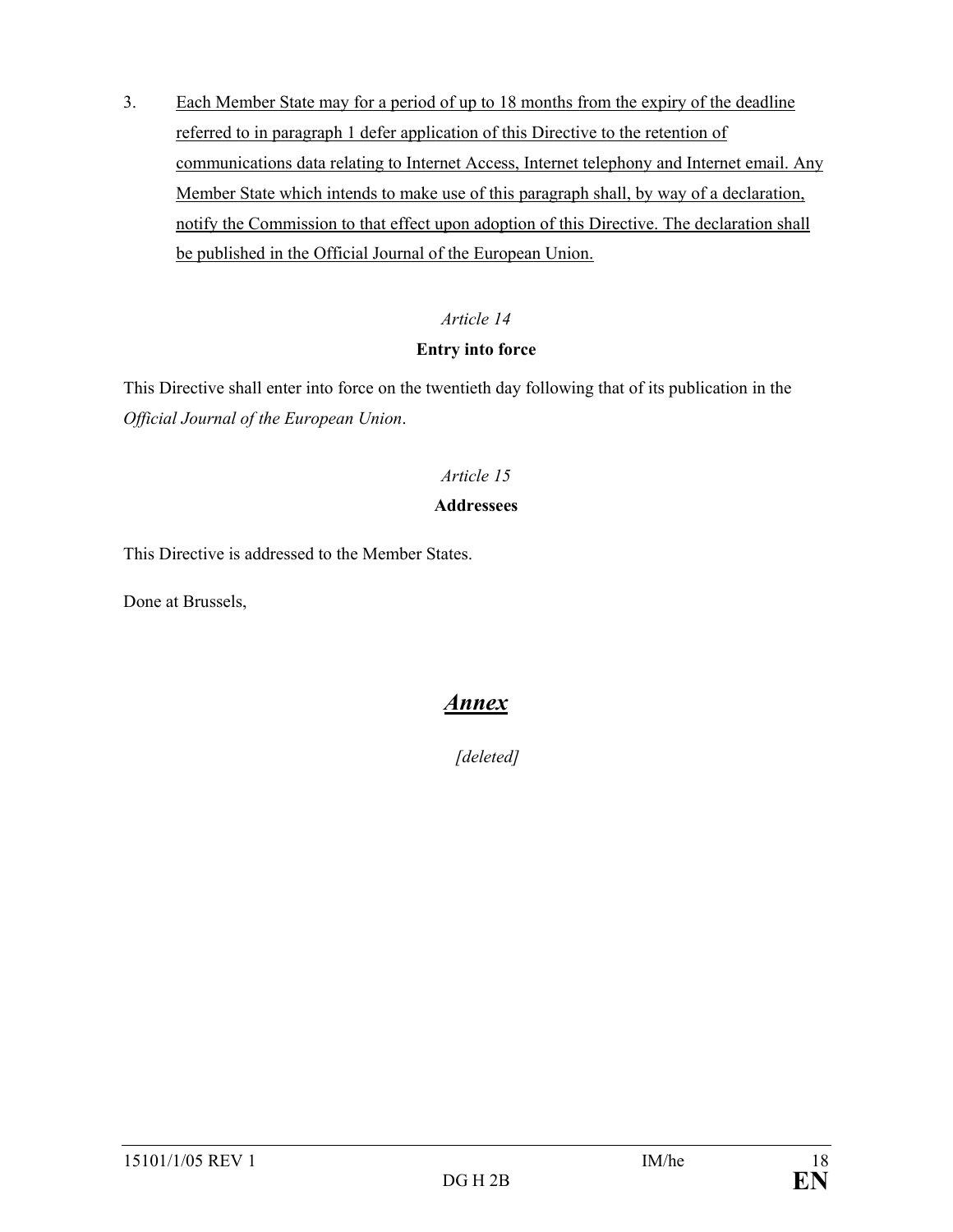The Commission considers that reimbursement by Member States of additional costs incurred by undertakings for the sole purpose of complying with requirements imposed by national measures implementing this Directive for the purposes as set out in the Directive would be compatible with the Treaty in accordance with the provisions of Article 87.3.b.

 $\frac{1}{2}$  ,  $\frac{1}{2}$  ,  $\frac{1}{2}$  ,  $\frac{1}{2}$  ,  $\frac{1}{2}$  ,  $\frac{1}{2}$  ,  $\frac{1}{2}$  ,  $\frac{1}{2}$  ,  $\frac{1}{2}$  ,  $\frac{1}{2}$  ,  $\frac{1}{2}$  ,  $\frac{1}{2}$  ,  $\frac{1}{2}$  ,  $\frac{1}{2}$  ,  $\frac{1}{2}$  ,  $\frac{1}{2}$  ,  $\frac{1}{2}$  ,  $\frac{1}{2}$  ,  $\frac{1$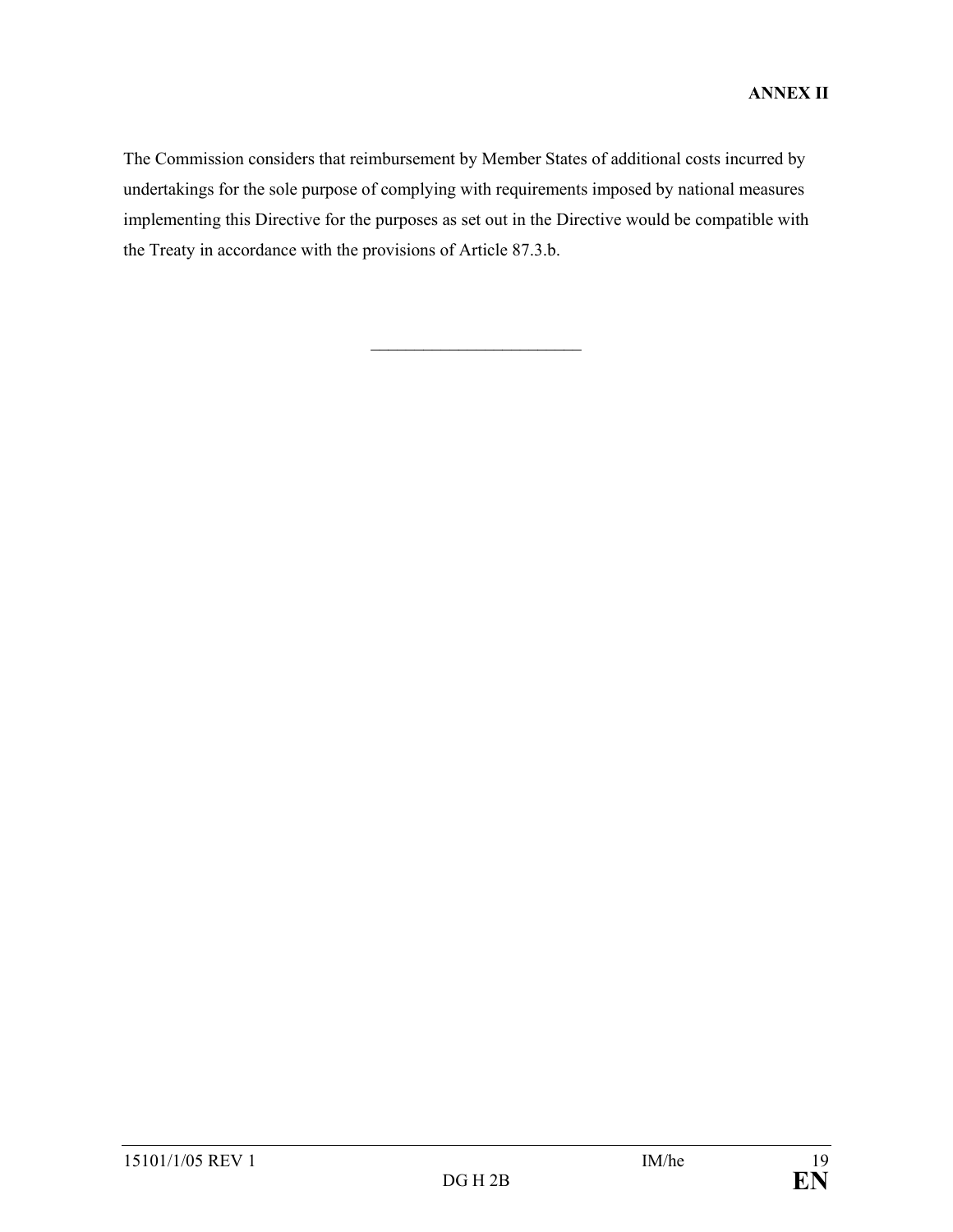# **Declaration ad Article 1**

In defining "serious crime" in national law Member States **shall have due regard** to the crimes listed in article 2(2) of the Framework Decision on the European Arrest Warrant (2002/534/JHA) and crime involving telecommunication.